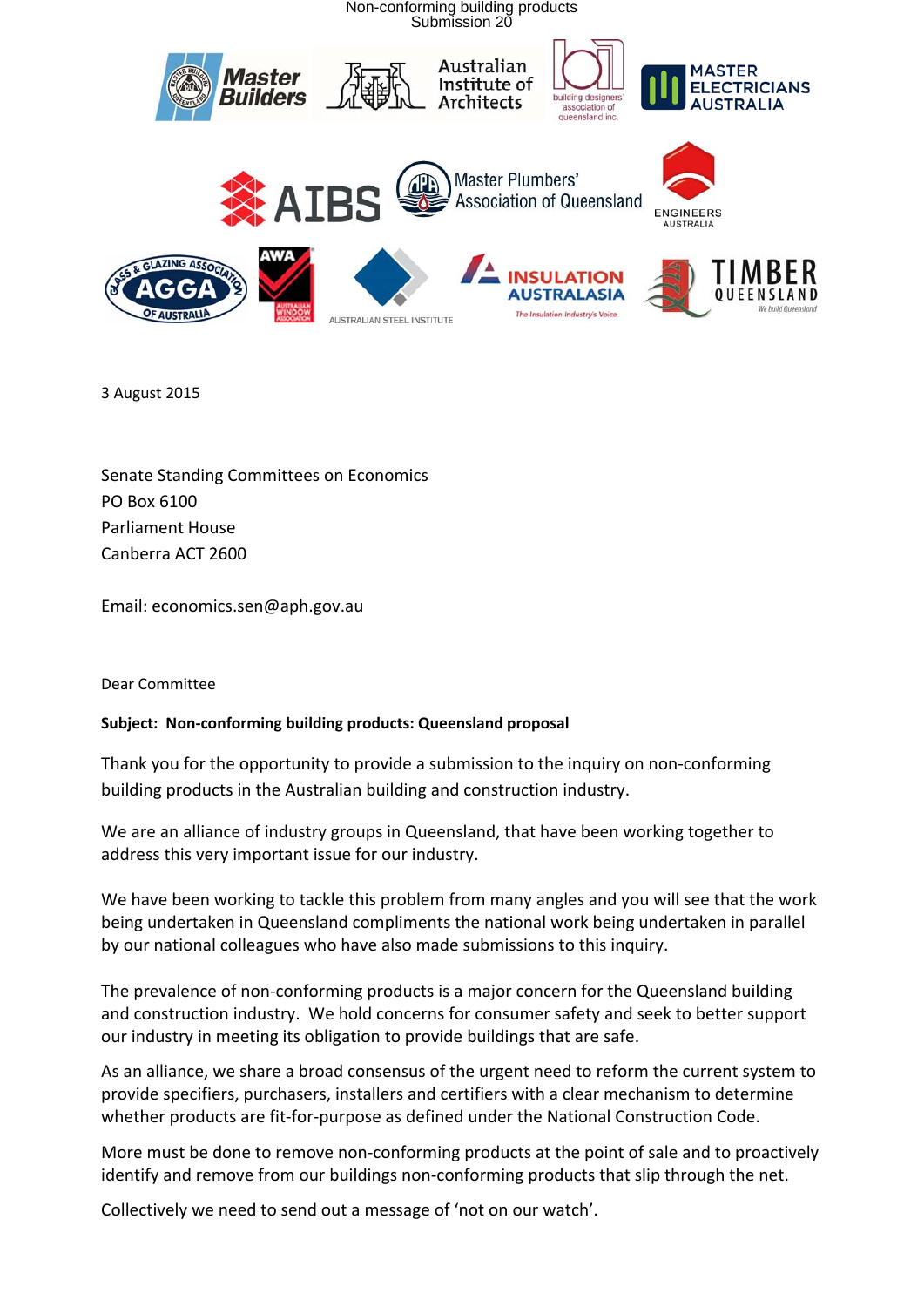Ideally this would be a system consisting of:

- A. A third party product certification system that is robust, transparent, easy to navigate, covers all product types and extends to auditing, surveillance and enforcement.
- B. A strong enforcement regime so products found not to meet Australian regulatory requirements are quickly removed from sale and/or can be effectively located and recalled.
- C. Equity with a level playing field, for products manufactured both locally and overseas.

We recognise that this is not just a Queensland problem but a significant national issue that cannot be resolved overnight. We therefore argue in favour of a pragmatic approach that is focused, in the first instance, on actions that are achievable in the short‐term and will have the greatest impact.

To this end we have developed the *Queensland Proposal* that we believe will go a long way towards addressing the problem of non‐conforming products in our industry.

### **QUEENSLAND PROPOSAL**

We do not need more regulation. There is a good, robust National Construction Code and Australian Standards. The Australian government has developed quality conformance infrastructure setting out accreditation and verification paths using the Joint Accreditation System of Australia and New Zealand (JAS‐ANZ) and the National Association of Testing Authorities (NATA).

Industry is already doing a lot towards addressing the problem in building an extensive array of third party product certification schemes of varying quality and scope. Some industry associations even have accredited inspection and auditing processes.

We therefore recommend the federal government consider the following immediate next steps towards a solution:

- 1. Government endorsement and common labelling of existing third party product certification schemes that meet the following minimum requirements:
	- a. accredited through the JAS–ANZ;
	- b. includes product conformity requirements for type or batch (ongoing) testing to Australian or International Standards as appropriate, as well as a process for ongoing, periodic auditing; and
	- c. undertakes market surveillance to identify and weed out fraudulent activity.

For the construction industry the current patchwork system of assessment schemes is unwieldy. There is great disparity amongst the schemes as to the quality of assessment, level of auditing and checking for fraudulent documentation.

While there are very good schemes, users of the system cannot say with confidence which of the existing schemes undertakes testing to the appropriate standard and which have strong enough checks to counter misinterpretation and fraud. The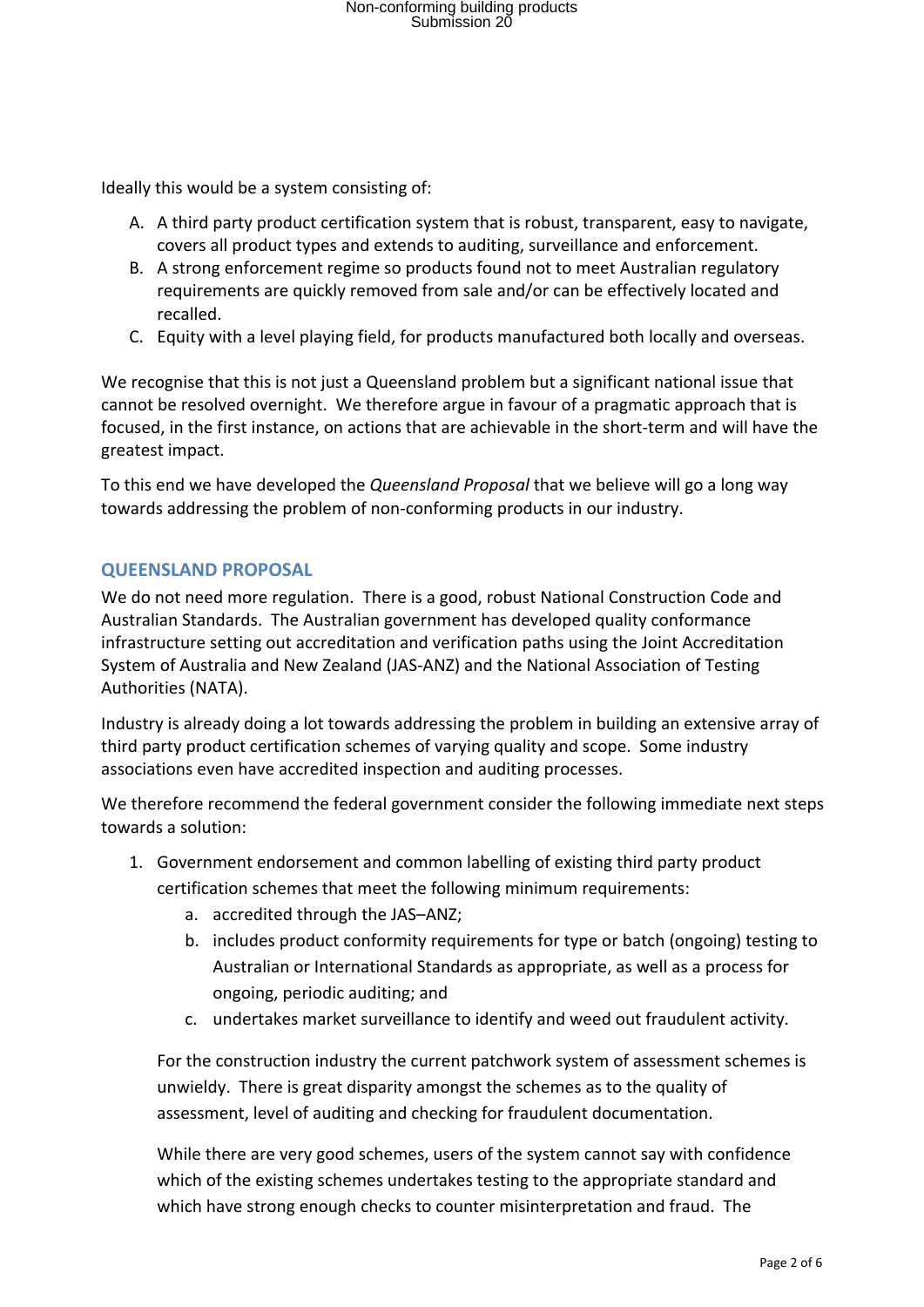complexity of the existing arrangements also make it impossible to navigate with confidence. Much needs to be done to ensure that the individual schemes are meeting an agreed minimum benchmark and to make it easier to recognise when that benchmark has been met.

There is a role for government to ensure that the individual schemes work within an overall product certification system that has a regulated framework, is better coordinated and is easier to assess the validity of compliance.

This framework could be given a lot of weight by requiring third party certification of products used on government projects.

2. The development of new schemes within an overall certification system, both by government and industry, should be supported and encouraged until we have a comprehensive system that covers all the key product types.

CodeMark, WaterMark and the Electrical Equipment Safety System should be seen as being part of the overall product certification system and should be resourced to provide effective certification for the products that they cover.

We therefore welcome the work of the Australian Building Codes Board (ABCB) in reviewing the contribution that CodeMark and WaterMark can make to a certification system and ask that it continue.

3. We ask that the government consider a centralised, confidential reporting system to identify and report failures of all structural and safety critical construction products in Australia.

The Queensland Government has recently established the *Queensland Building & Construction Product Committee*. The Committee is currently the only centralised reporting mechanism for non‐conforming products in Queensland (maybe even Australia) and as such it has the potential to serve as a tool in capturing and sharing instances of non‐conforming products. We hope it will eventually come to play an essential role in ensuring that instances of non‐conforming products are reported and addressed in Queensland. Queensland is not a closed market however, and to be fully effective we need to be able to share and act on information across all Australian and even international jurisdictions.

There is an opportunity in the international CROSS (Confidential Reporting on Structural Safety) scheme operating out of the United Kingdom. The scheme, international in scope, collects, analyses and publishes reports about failures and the safety of structures so that engineers can learn from the experiences of others. Names of authors are confidential and identifying features are removed. When a trend is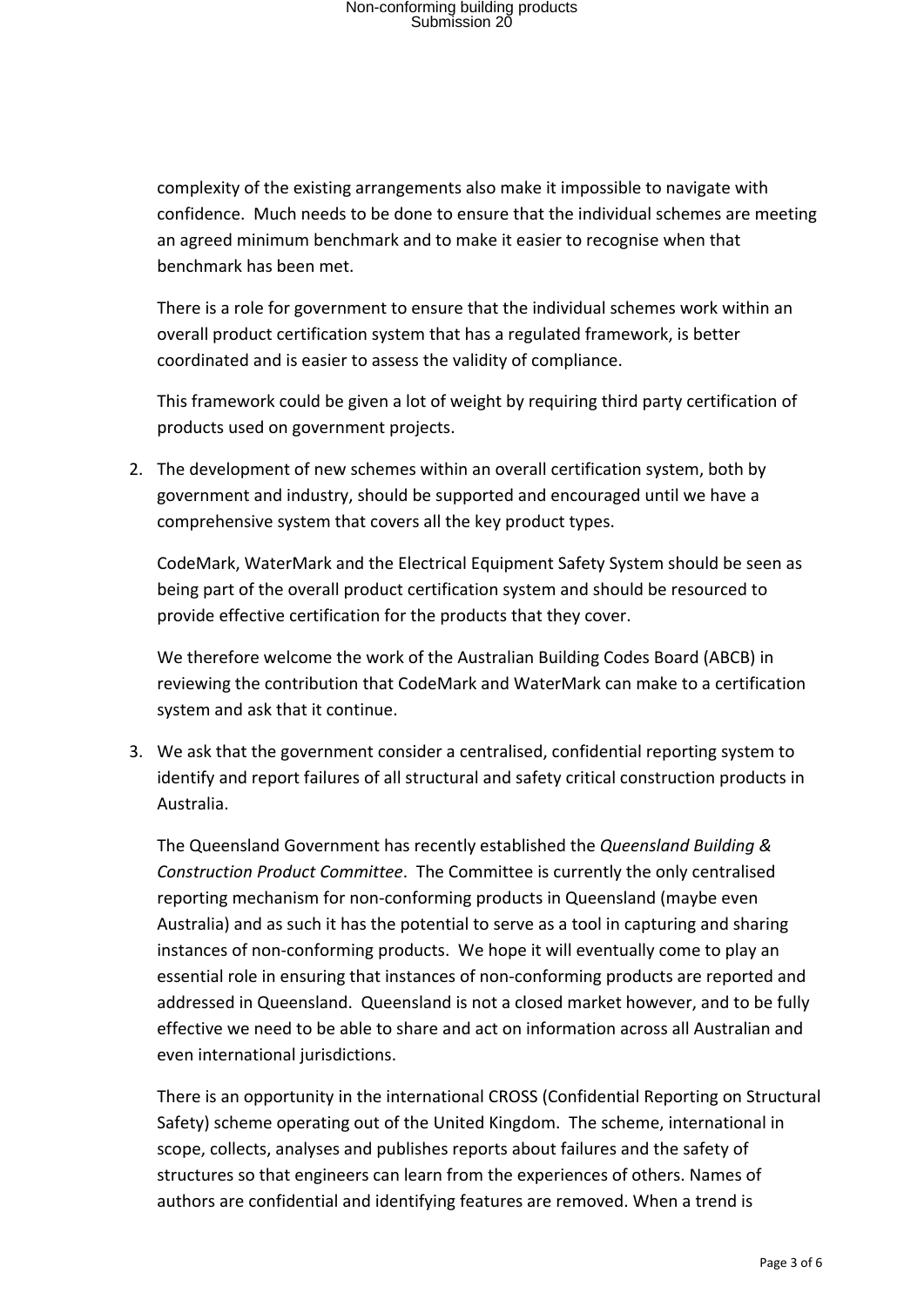detected, action is taken to influence changes in culture and, when possible, in UK standards or legislation. A search of the CROSS database already returns examples of product failures that have occurred in Australia. Engineers Australia has undertaken research into the application of CROSS in an Australia context and would be happy to share its findings.

The Australian government already operates a confidential reporting scheme for the aviation industry. REPCON is the Aviation Confidential Reporting Scheme run by the Australian Transport Safety Bureau and could serve as an example for a similar scheme covering construction product failures.

4. More needs to be done to minimise the impact of a product safety recall on the public and industry. The Infinity cable recall revealed significant inadequacies in the way product safety recalls are managed across Australia.

We therefore ask that the government consider the following regulatory steps:

- a. Product tracking where manufacturers, importers and suppliers of all high risk products, such as electrical, are required to have processes and procedures in place to enable the tracking and tracing of product found to be faulty and/or not compliant to Australian Standards.
- b. Register of high risk products where sellers of high risk products are required to maintain a register of products sold. For example, a register of electrical products that require installation by an electrician.
- c. Mandatory recall insurance where manufacturers, importers and suppliers of high risk products are required to have a process in place to fund the removal and replacement of any product found to be faulty and/or not compliant to Australian Standards.

Together these will improve the recall system and act as a deterrent for non‐licensed installers. They will counter the business costs of not being able to find these products that are recalled. For this reason reputable suppliers will often already be carrying these costs.

5. More needs to be done to police product compliance at the point‐of‐sale.

Policing of conformance to current regulated requirements should be clarified for all stakeholders so that the agency responsible is known to the industry and their policy in relation to enforcement is widely publicised. The Australian Competition and Consumer Commission (ACCC) is currently undertaking a regulatory mapping exercise with respect to construction product conformity. Once this exercise has been completed, we would expect that the ACCC and the other identified regulatory agencies would be able to better co-ordinate product compliance at point-of-sale.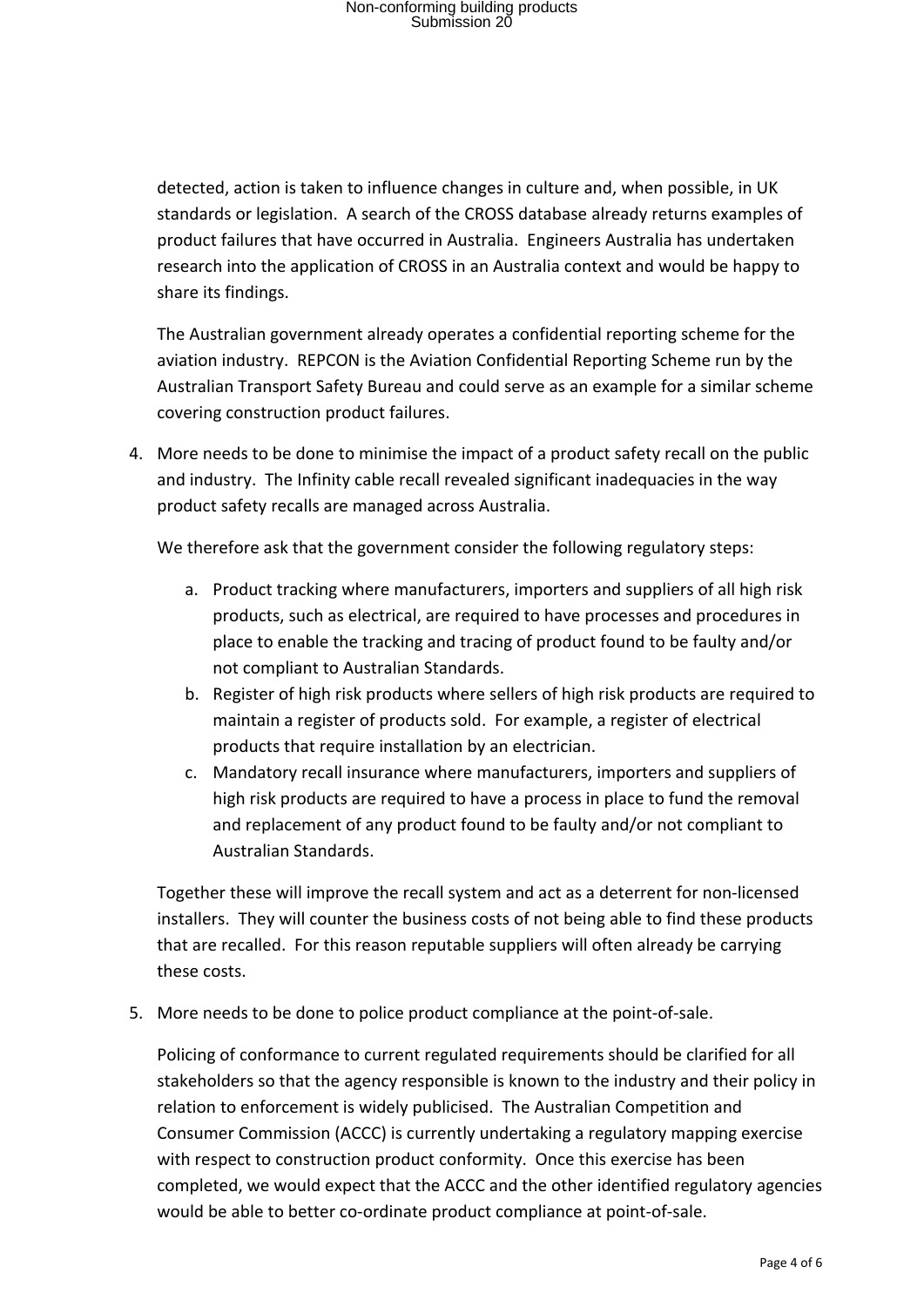Further consideration should also be given to increasing the penalties for non‐ compliance, in particular deliberate misrepresentation. We ask that you consider the introduction of surveillance programs such as those used in some jurisdictions in the United States.

6. We ask that government better promote existing government information and schemes.

Each of the signatories is working with their respective membership to improve understanding of the risk, liability and mitigation with respect to non‐conforming products. The government needs to be doing the same. There are already existing resources that can be shared more widely with industry, in particular:

- a. Australasian Procurement and Construction Council (APCC) recently published "Procurement of Construction Products: A guide to achieving compliance" as an overview of conformity schemes and aid for industry stakeholders.
- b. Technical information developed by the Australian Technical Infrastructure Committee (ATIC). This is valuable advice for all the building industry and not just those working on public infrastructure.
- 7. The Australian Standards covering safety critical or structural product standards for use in Australian buildings should be revised to include definitive product compliance and identification of conforming products.

Currently, many standards, including those referenced in the National Construction Code, include only 'informative', broad guidance for demonstrating product compliance. The Standards must be explicit and 'normative' in the case of safety critical or structural products.

There may also be an opportunity to improve the conformance framework through changes to the National Construction Code and Workplace Health and Safety Codes. We suggest that this be considered in more detail.

While we recognise that this is an intractable problem, we believe that together these actions will provide us with some important tools to better protect our industry and the buildings we provide.